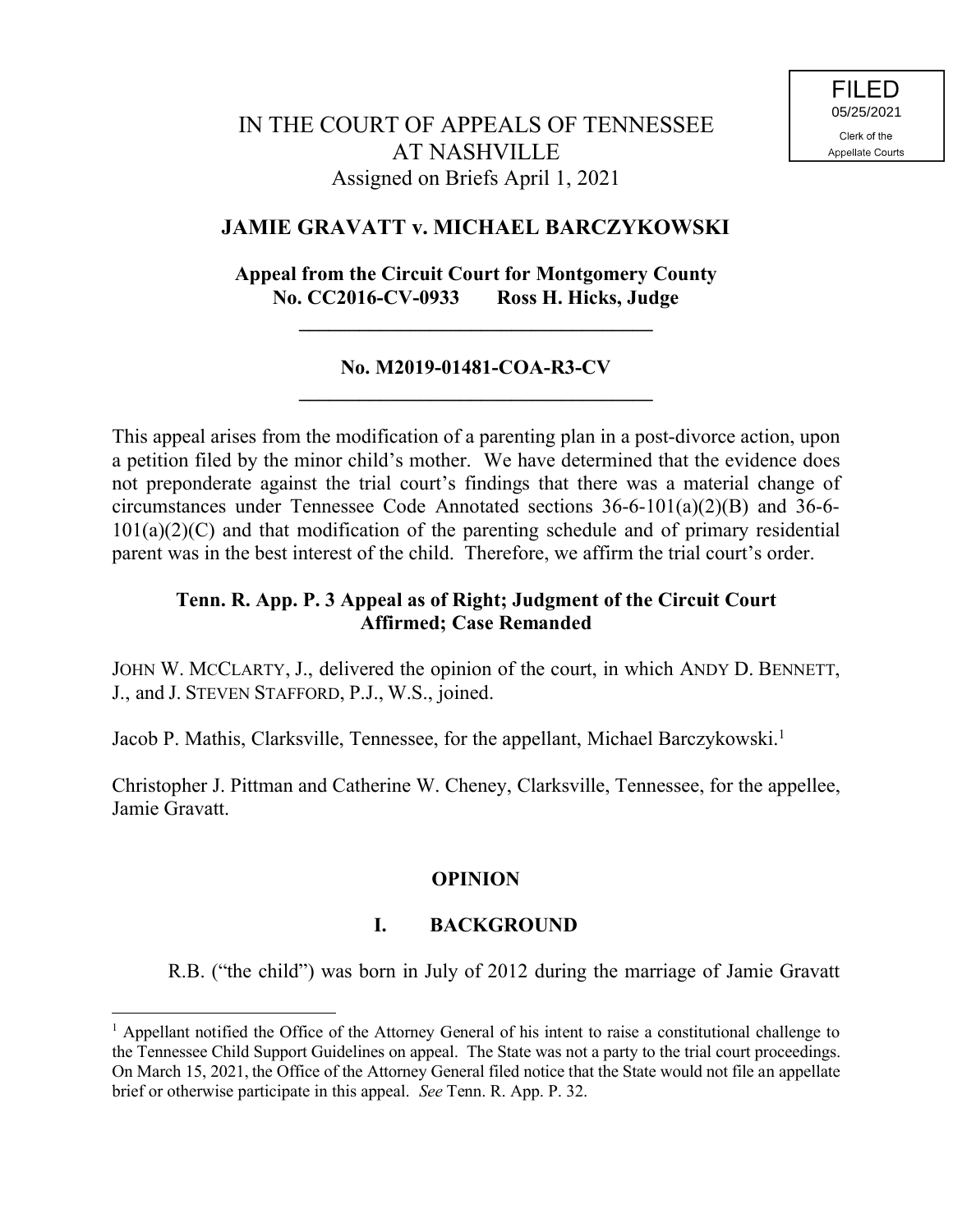("Mother") and Michael Barczykowski ("Father"). Mother and Father were divorced by final decree entered in August of 2016, when the child was four-years-old. The final decree incorporated an agreed permanent parenting plan that named Father the primary residential parent and provided for joint decision-making and equal parenting time between the parties, to follow a week on/week off schedule.

At the time of the divorce, both parties lived in Clarksville, Tennessee. Father was medically discharged from the United States Army. In October of 2016, pursuant to the parental relocation statute, <sup>2</sup> Father notified Mother of his intent to relocate out of state. Mother filed a petition opposing Father's relocation. In response, Father stated that he sought relocation after failing to find suitable employment in Tennessee. Father indicated that he was offered a job with significantly better pay in Maryland, nearby the child's maternal and paternal grandparents and extended family.<sup>3</sup> The child was not yet schoolaged, so pending the final hearing on the relocation matter, the parties agreed to meet halfway in Bristol, Virginia to alternate parenting time on a month on/month off schedule. Mother gave birth to another child over the summer of 2017.

By memorandum opinion entered August 15, 2017, the trial court ordered the parties to exercise parenting time on a year on/year off basis and further ordered that each parent was to enjoy "maximum visitation" with the child during the other parent's year on.<sup>4</sup> The trial court found that the child's best interest was served by designating Father as the primary residential parent for the 2017–2018 school year. Father was ordered to pay Mother \$208.00 monthly child support, based on the entry of 182.5 days per parent on the child support worksheet. Accordingly, the child enrolled in Kindergarten in Delaware and spent the 2017–2018 school year with Father. During that year, Mother was employed as a part-time substitute teacher and took advantage of her flexible work schedule to visit the child in Delaware on several occasions.

On October 26, 2018, when the child had just begun first grade and was living with Mother in Tennessee, Mother petitioned the court to modify the existing parenting plan. In her petition, Mother alleged material changes in circumstances since entry of the previous parenting plan including: Father's unrealistic expectations of Mother's obligations; Father's demands to speak to the child at any time; Father's daily demands about the child's school; Father's interference with and micromanaging of Mother's parenting; Father's questioning of the child about Mother's care of her; Father's prohibiting the child to visit Mother's family while the child was living in Delaware; Father's inability to communicate

 $\overline{a}$ 

<sup>2</sup> Tenn. Code Ann. § 36-6-108.

 $3$  It appears that the reference to Maryland was made in error because Father's job was in Delaware.

<sup>&</sup>lt;sup>4</sup> Both Mother and Father were reluctant to agree to a year on/year off parenting schedule. Thereafter, this case was transferred to a different trial court judge.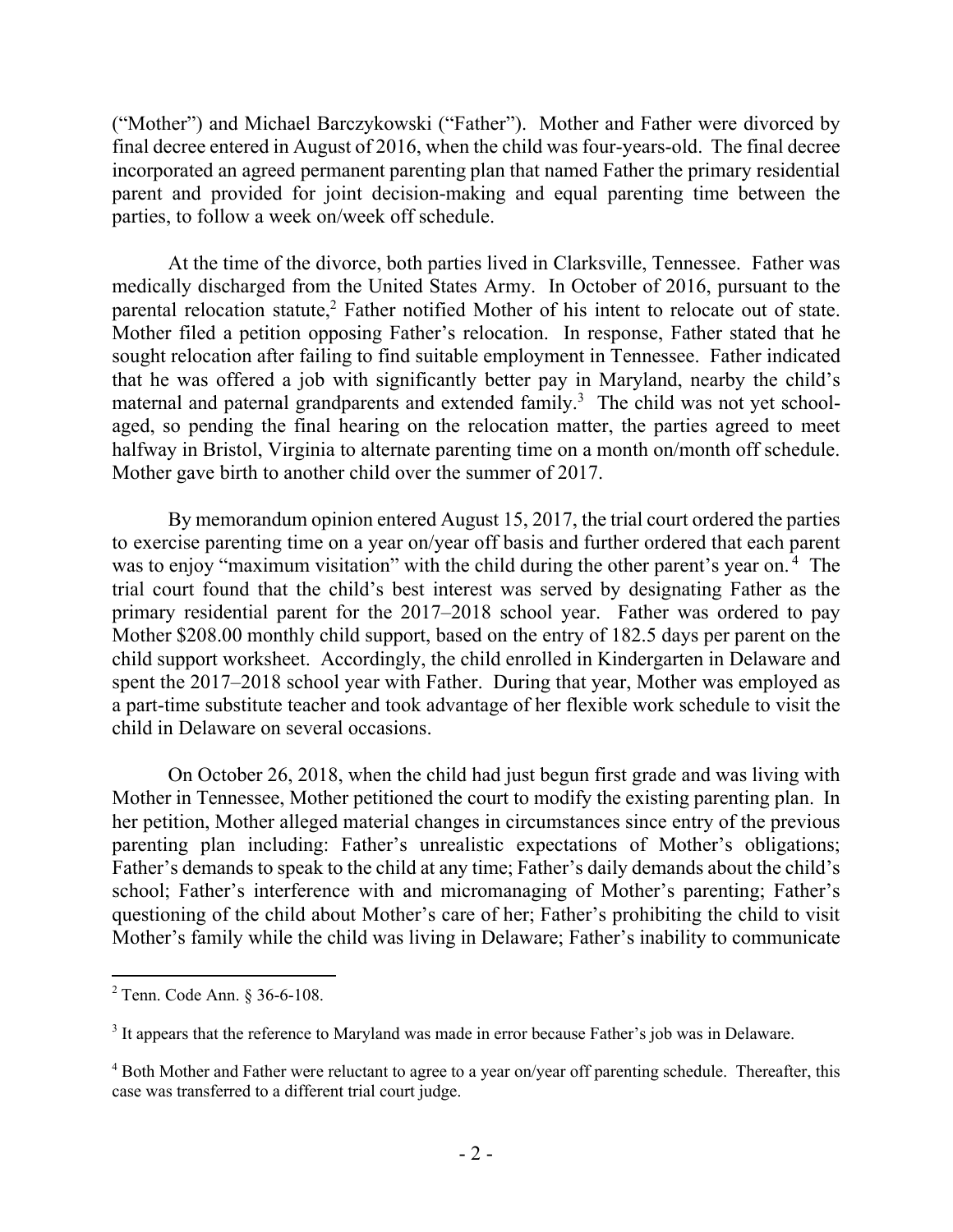with Mother; the parties' disagreements concerning times and locations at which to exchange the child; and Father's use of the child as the intermediary between the parties. Mother further alleged that Father's "unrealistic and uncooperative behavior" since entry of the parenting plan "made the year-on/year-off schedule untenable and not in the best interest of the minor child." Mother requested that the trial court enter a new parenting plan naming her primary residential parent and awarding Father "reasonable parenting time during school vacations." Father denied the allegations of the petition.

After mediation failed, the case proceeded to trial on May 6, 2019. By then, Mother had transitioned to working full-time in the local school district while studying, primarily online, to earn a Master's Degree in special education. The child was then nearly seven years old and Mother had remarried. Four months earlier, Father had also remarried, but did not inform Mother of this fact until the day of trial.

Mother, Father, Mother's husband, and the child's paternal grandmother testified at trial. Mother's husband related that he is a member of the United States Army subject to last-minute deployments, but that he was campaigning to avoid relocation to another state. He further testified that the child enjoys a "really good" relationship with her same-aged stepsister and a "great" relationship with her then-20-month-old half-sister. The testimony indicated that Mother and her husband provide a home suitable for children and that he helps care for the child as much as he is able. The child's paternal grandmother related that she lives in Delaware, approximately twenty minutes driving distance from Father, as do most of Father's and Mother's extended family members, several of whom are involved in the child's life. Both parents testified about the positive impact of the child's extracurricular activities. During the child's year in Delaware, Father invited Mother's extended family members to observe the child's karate practices and dance recitals. Mother and Father each provided extensive testimony and exhibits detailing the communication issues and acrimony between them. Mother instructed Father to prohibit his then-fiancée from purchasing school clothing for, posing in photos with, or "being motherly" toward the child. Both parents described their irritation that the child was frequently distracted when calling one parent from the other parent's home.

Two significant themes emerged from the testimony. The first was Father's resentment toward paying child support to Mother. Mother recounted that Father told her that "having to pay child support [was] going to make it very hard for him to be able to coparent." While the child was living in Delaware with Father during the Kindergarten year, he texted Mother, "I actually tried to maintain a civil relationship between us, and you basically destroyed that with seeking child support that you don't need and don't deserve. I provided [the child] everything she needs financially, yet you try to earn a quick buck off my hard work."

The second theme was that neither parent believed the year on/year off residential parenting schedule in effect was workable or in the child's best interest. In February of the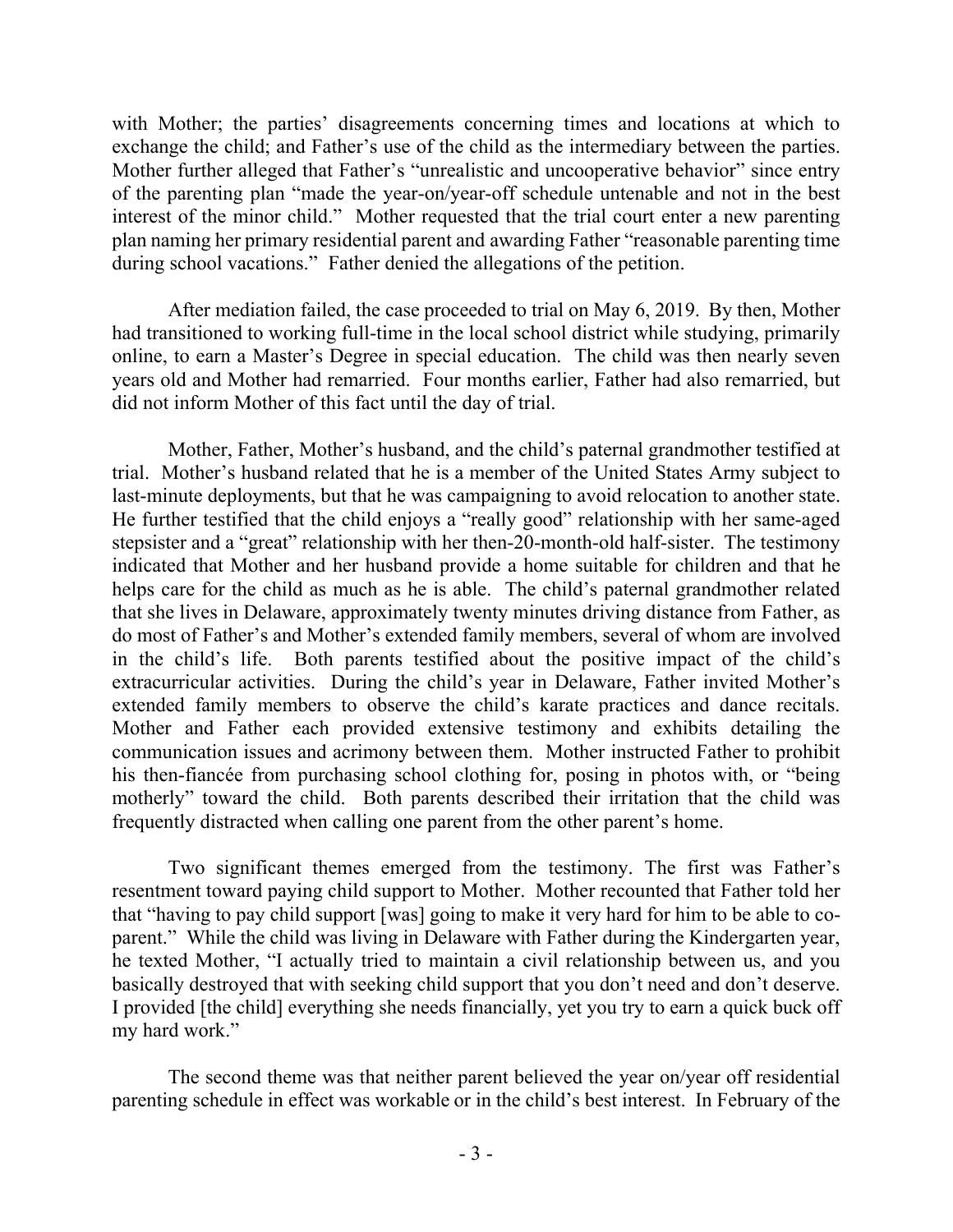child's Kindergarten year, Father texted Mother that he did not think it "healthy" for the child to "bounce around" and "try[] to fit in every year." Mother agreed, "I don't think it is either, but it's what is [in] the parenting plan and the only way to change it is going back to court because I know you and I will not agree on where [the child] will go to school every year." At trial, Father opined as follows:

Q. Mr. Barczykowski, if the Court sees fit to simply dismiss this petition and continue following the schedule, do you think the child's going to be able to thrive under that?

A. I don't, simply because she has such a close bond with not just [my] family in Delaware, but with [Mother's] family in Delaware. She has thrived academically in Delaware. I just see her having a better upbringing if she remained in Delaware for the school year.

Q. So if the Court does see fit to change the [parenting] plan, do you feel like it would be in her best interest to stay there?

A. Absolutely.

Mother recounted that, although the child was performing "pretty well in school," she "struggle[d] in the first grade because she didn't learn everything that the current first graders did down here [in Tennessee]." Mother expressed concern that, in the long run, the child would struggle to change schools yearly because "different schools, different states have different standards of what they teach" and because "as the grades get higher, the material gets harder, and it's going to be harder for her to bounce back."

By memorandum opinion entered July 15, 2019, the trial court found "the parties agree and the court finds that the year on/off schedule is not working." The court also found and noted the parties' agreement that the residential parenting schedule in place was not in the child's best interest. Additionally, the trial court noted Mother's "unrefuted testimony" that Father's original designation as primary residential parent "was done by agreement because [he] misinformed the Mother that [he] was required to be designated as Primary Residential Parent in order to keep the child's Tricare coverage."<sup>5</sup> After considering the best interest factors set forth in Tennessee Code Annotated section 36-6- 106, the trial court determined that it was in the child's best interest for Mother to be designated primary residential parent and for Mother's proposed parenting plan to be adopted.

On July 31, 2019, Father moved to impute income to Mother, alleging that she was

 $\overline{a}$  $<sup>5</sup>$  Mother was not represented by counsel during the divorce proceedings.</sup>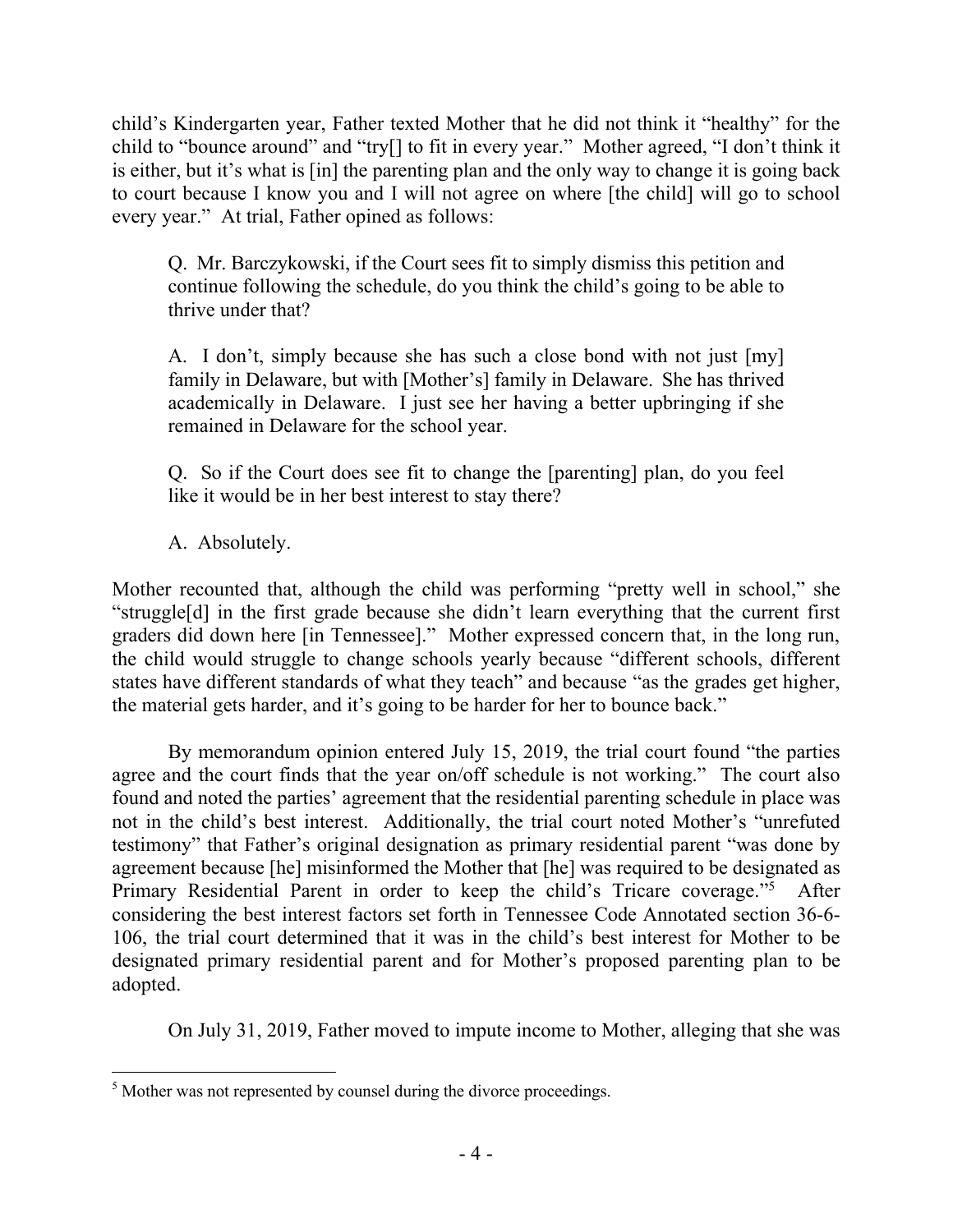voluntarily underemployed. The trial court denied the motion, reasoning that the proof at trial supported Mother's income as previously found by the court, and that Mother's work within the school system would allow her to complete her graduate degree and earn a teaching job that would "increase her income in the long run." The modified parenting plan was entered as the court's order on August 13, 2019. Pursuant to the plan, Father was awarded 100 days of parenting time to include every fall break, spring break, half of winter break, and every summer break. Mother was awarded 265 days of yearly parenting time. Pursuant to the child support worksheet, Father's child support obligation was modified to \$955.00 monthly by agreed order entered August 29, 2019. Father appealed.

### **II. ISSUES**

Father raises three issues on appeal, which we quote verbatim from his brief:

- 1. Did the trial court err in finding a material change of circumstance necessitating modification of the parenting plan?
- 2. Should a cost of living adjustment be factored into child support obligations?
- 3. Should a post-marital child be included in child support calculations?

In the posture of Appellee, Mother raises the issue of whether the appeal lacks justiciable issues such that she is entitled to relief under the frivolous appeal statute.

## **III. STANDARD OF REVIEW**

 "A trial court's determinations of whether a material change in circumstances has occurred and whether modification of a parenting plan serves a child's best interests are factual questions." *Armbrister v. Armbrister*, 414 S.W.3d 684, 692 (Tenn. 2013) (citing *In re T.C.D*., 261 S.W.3d 734, 742 (Tenn. Ct. App. 2007)). Therefore, "appellate courts must presume that a trial court's factual findings on these matters are correct and not overturn them, unless the evidence preponderates against the trial court's findings." *Id*.; *see also* Tenn. R. App. P. 13(d). Likewise, trial courts have "broad discretion in formulating parenting plans" because they "are in a better position to observe the witnesses and assess their credibility." *C.W.H. v. L.A.S*., 538 S.W.3d 488, 495 (Tenn. 2017) (citing *Armbrister*, 414 S.W.3d at 693). On appeal, we review a trial court's decision regarding parenting schedules for an abuse of discretion. *Armbrister*, 414 S.W.3d at 693 (citing *Eldridge v. Eldridge*, 42 S.W.3d 82, 88 (Tenn. 2001)). "An abuse of discretion occurs when the trial court . . . appl[ies] an incorrect legal standard, reaches an illogical result, resolves the case on a clearly erroneous assessment of the evidence, or relies on reasoning that causes an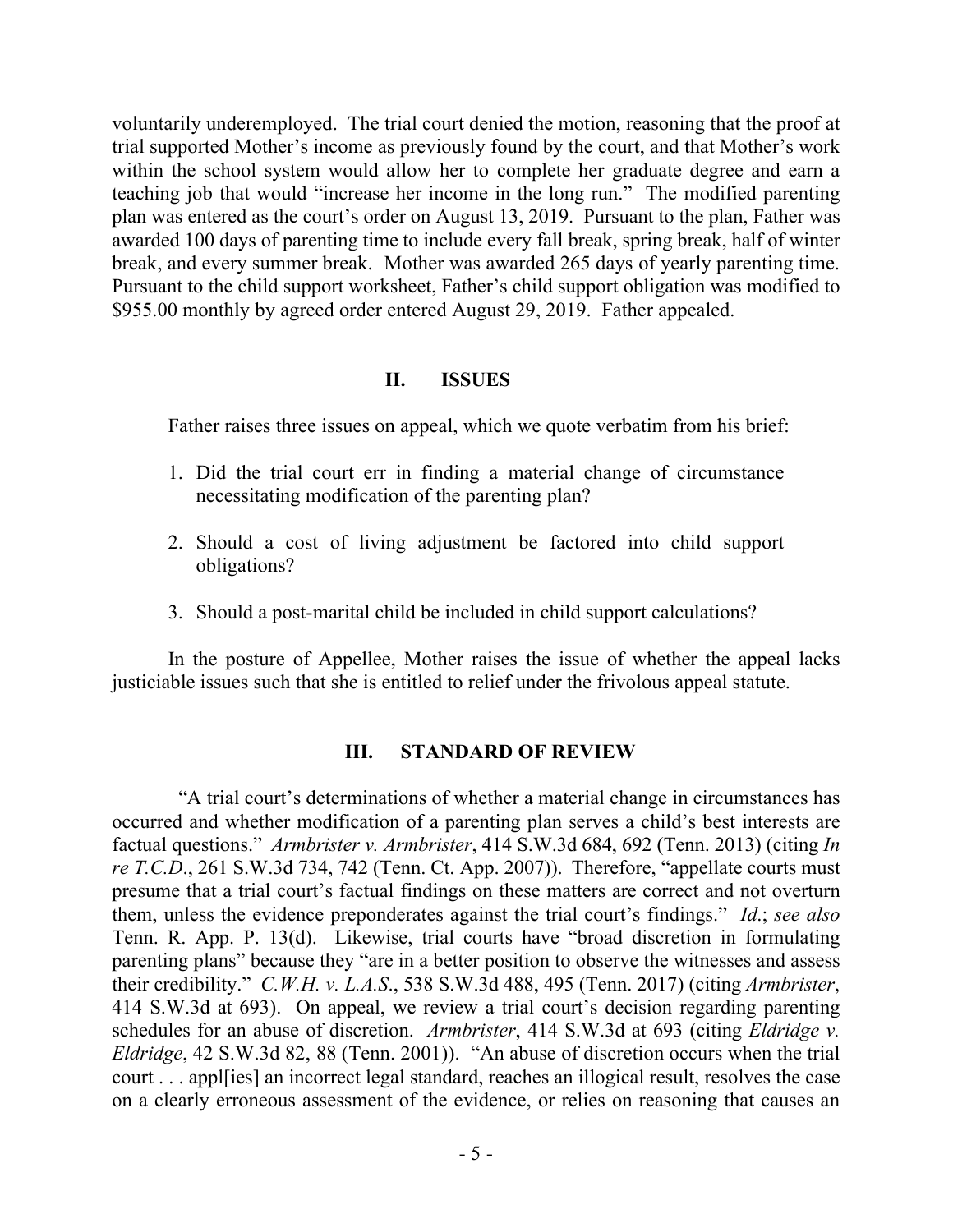injustice." *Gonsewski v. Gonsewski*, 350 S.W.3d 99, 105 (Tenn. 2011). A trial court abuses its discretion in establishing a residential parenting schedule "only when the trial court's ruling falls outside the spectrum of rulings that might reasonably result from an application of the correct legal standard to the evidence found in the record." *Eldridge*, 42 S.W.3d at 88.

We review a trial court's child support determination under the abuse of discretion standard. *Richardson v. Spanos*, 189 S.W.3d 720, 725 (Tenn. Ct. App. 2005).

 We review questions of law de novo, affording the trial court's decision no presumption of correctness. *Armbrister*, 414 S.W.3d at 692 (citing *Mills v. Fulmarque*, 360 S.W.3d 362, 366 (Tenn. 2012)).

#### **IV. DISCUSSION**

#### 1.

To modify an existing parenting plan, the trial court must first determine whether a material change in circumstances has occurred. *Armbrister*, 414 S.W.3d at 697–98 (citing Tenn. Code Ann. § 36-6-101(a)(2)(C)). "The petitioner . . . must prove by a preponderance of the evidence a material change of circumstance affecting the child's best interests, and the change must have occurred after entry of the order sought to be modified." *Gentile v. Gentile*, No. M2014-01356-COA-R3-CV, 2015 WL 8482047, at \*5 (Tenn. Ct. App. Dec. 9, 2015) (citing *Caldwell v. Hill*, 250 S.W.3d 865, 870 (Tenn. Ct. App. 2007)). "[A] material change of circumstance for purposes of modification of a residential parenting schedule may include, but is not limited to, significant changes in the needs of the child over time, which may include changes relating to age; significant changes in the parent's living or working condition that significantly affect parenting; failure to adhere to the parenting plan; or other circumstances making a change in the residential parenting time in the best interest of the child." Tenn. Code Ann.  $\S 36-6-101(a)(2)(C)$ . If a material change in circumstances is found, the court must then determine whether a modification of the parenting plan is in the child's best interest in consideration of the factors set forth in Tennessee Code Annotated section 36-6-106(a). *Armbrister*, 414 S.W.3d at 697–98. "Facts or changed conditions which reasonably could have been anticipated when the initial residential parenting schedule was adopted may support a finding of a material change in circumstances, so long as the party seeking modification has proven by a preponderance of the evidence 'a material change of circumstance affecting the child's best interest.'" *Id*. at 704 (quoting Tenn. Code Ann. § 36-6-101(a)(2)(C)).

Where the issue before the court is a modification of the residential parenting schedule, the threshold for determining whether there has been a material change of circumstances is "much lower" as compared to the threshold for modification of the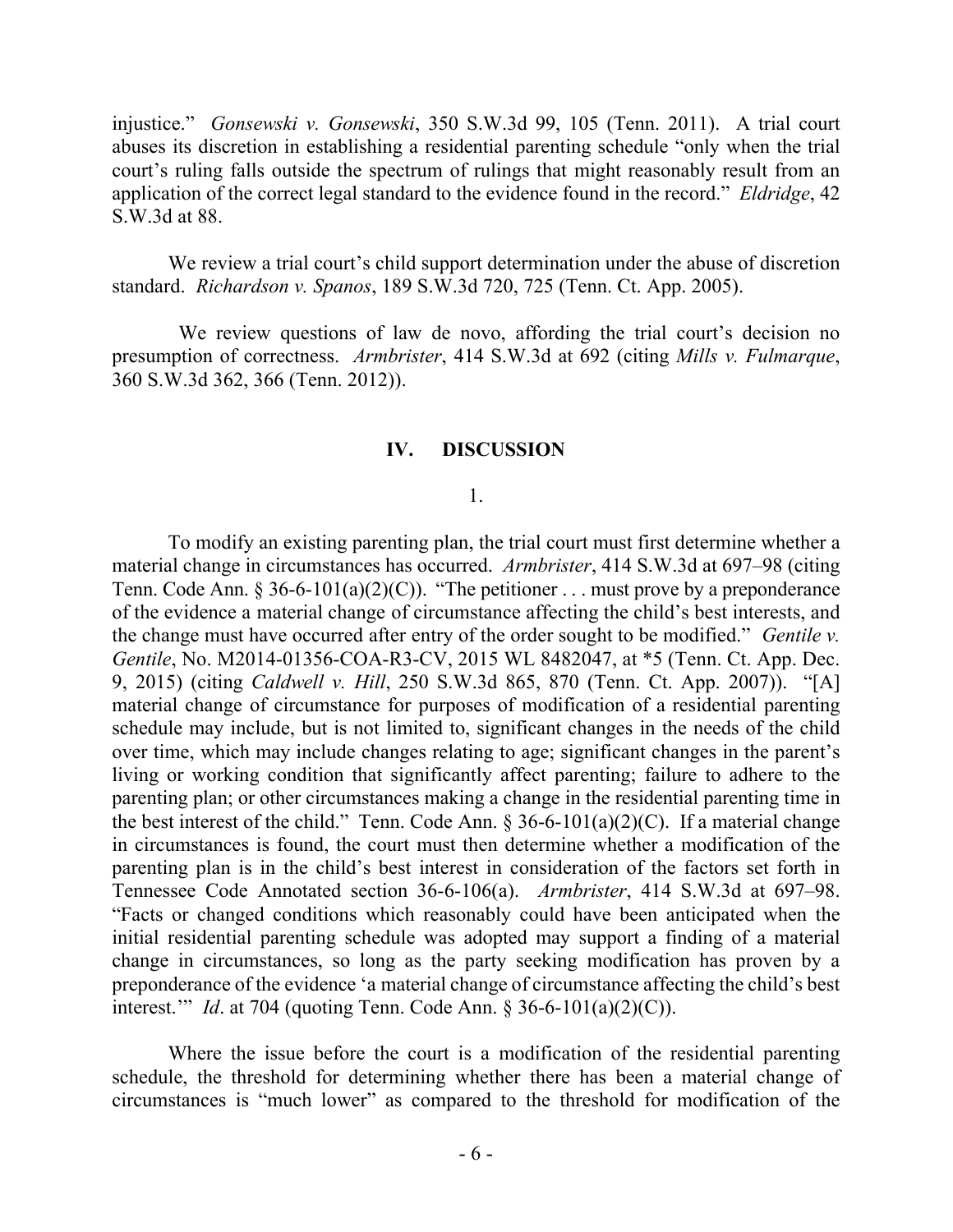primary residential parent. *Burnett v. Burnett*, No. M2014-00833-COA-R3-CV, 2015 WL 5157489, at \*6 (Tenn. Ct. App. Aug. 31, 2015). Where the issue before the court is modification of the primary residential parent ("custody"), then:

the petitioner must prove by a preponderance of the evidence a material change in circumstance. A material change of circumstance does not require a showing of a substantial risk of harm to the child. A material change of circumstance may include, but is not limited to, failures to adhere to the parenting plan or an order of custody and visitation or circumstances that make the parenting plan no longer in the best interest of the child.

Tenn. Code Ann. § 36-6-101(a)(2)(B). *See Armbrister*, 414 S.W.3d at 703 (comparing the standard for an action to modify custody to the standard for an action to modify only a residential parenting schedule).

To modify a residential parenting schedule, "merely showing that the existing arrangement [is] unworkable for the parties is sufficient." *Rose v. Lashlee*, No. M2005- 00361-COA-R3-CV, 2006 WL 2390980 at \*2 n.3 (Tenn. Ct. App. Aug. 18, 2006). As found by the trial court, both Mother and Father agreed that the year on/year off schedule was entered into reluctantly, was not working well, would become unworkable as the child progressed in school, and did not serve the child's best interest. The parties' testimony and exhibits amply support the trial court's finding and modification of the previous year on/year off residential parenting schedule. Accordingly, we affirm.

We turn now to material change in circumstance sufficient to consider whether a modification of custody was in the child's best interest. Father argues that "it was error for the trial court to find [] a material change in circumstances" because "nothing between the parties had changed, other than the parties exercising the parenting plan established by the court." We respectfully disagree. Again, in the context of a modification of custody, a material change in circumstance "may include, but is not limited to, failures to adhere to the parenting plan or an order of custody and visitation or circumstances that make the parenting plan no longer in the best interest of the child." Tenn. Code Ann. § 36-6- 101(a)(2)(B). Furthermore, "trial courts have broad discretion in determining which parent should be the primary residential parent and appellate courts are reluctant to second guess a trial court's decision on this issue when so much depends on the trial court's assessment of the witnesses' credibility." *In re Shayla H*., No. M2013-00567-COA-R3-JV, 2014 WL 2601564 at \*5 (Tenn. Ct. App. June 9, 2014) (citations omitted).

Here, for instance, the year on/year off parenting plan provided specific instructions about transportation arrangements and costs related to the exchange of the child. In her petition, Mother alleged constant argument between the parties regarding this provision of the plan. At trial, there was evidence that Father unilaterally booked a flight for the child to return to Delaware before Mother's parenting time was complete, despite the parenting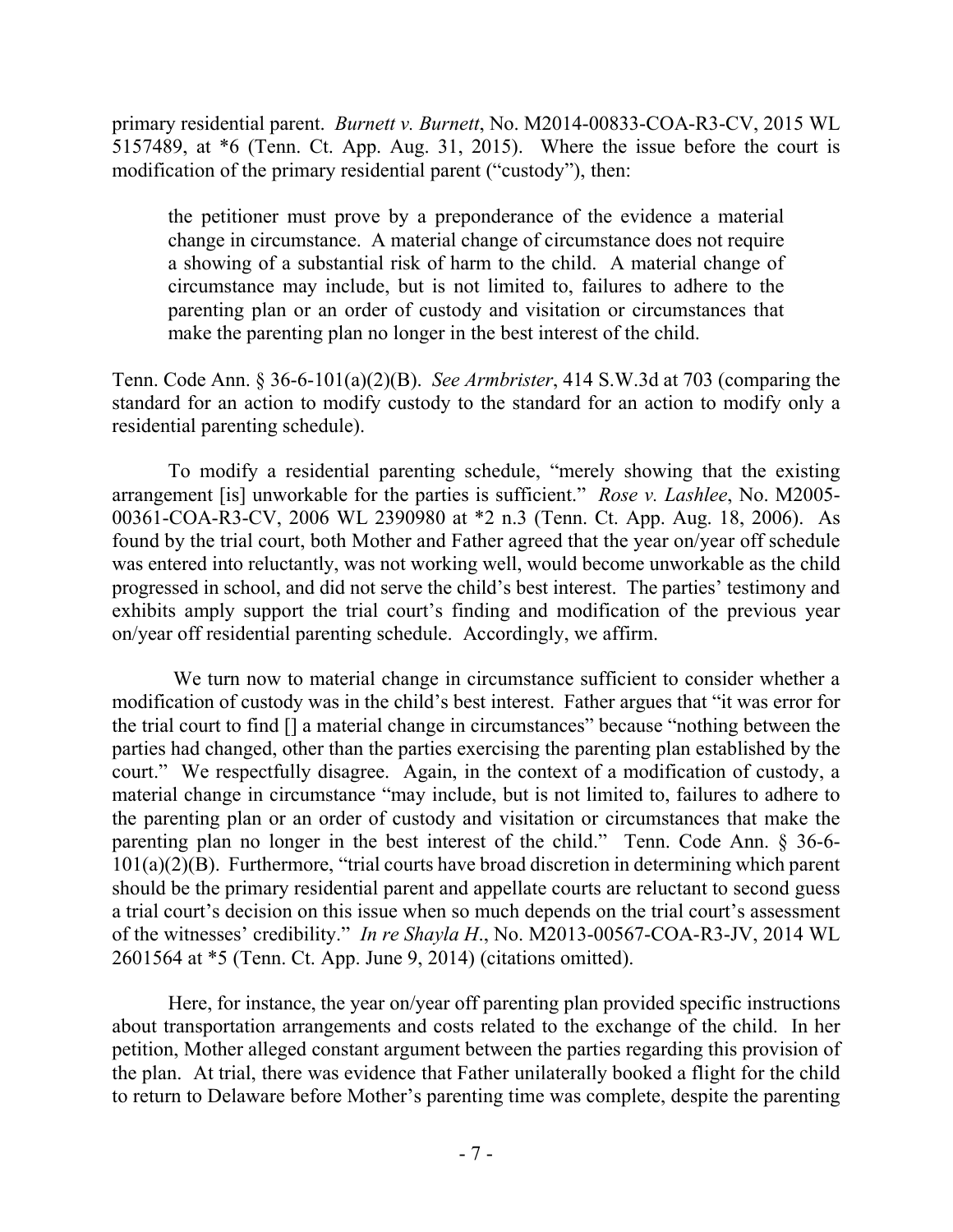plan provision that the parties were to meet halfway unless they jointly made other arrangements. Under the parenting plan, payment of long-distance travel costs was to be shared equally. Yet, more than once, Father asked Mother to waive child support to help offset his transportation expense. These failures to adhere to the parenting plan established the threshold material change in circumstance for modification of primary residential parent. Based on the foregoing, as well as our review of the entire record, we conclude that the evidence does not preponderate against the finding of a material change in circumstance sufficient to modify the primary residential parent.

### *Best Interest*

Once the trial court determines that there has been a material change in circumstance sufficient to modify the residential parenting schedule or primary residential parent, the second step in the modification analysis requires the court to determine whether modification is in the child's best interest under the factors in Tennessee Code Annotated section 36-6-106(a). *Boyer v. Heimermann*, 238 S.W.3d 249, 259–60 (Tenn. Ct. App. 2007). The best interest determination "is a fact-sensitive inquiry." *Steakin v. Steakin*, No. M2017-00115-COA-R3-CV, 2018 WL 334445 at \*5 (Tenn. Ct. App. Jan. 9, 2018). The determination "'does not call for a rote examination of each of [the relevant] factors and then a determination of whether the sum of the factors tips in favor of or against the parent.'" *Id*. (quoting *In re Marr*, 194 S.W.3d 490, 499 (Tenn. Ct. App. 2005)). Rather, "'[t]he relevancy and weight to be given each factor depends on the unique facts of each case.'" *Id*. The trial court is directed to consider the following factors when conducting the best interest analysis:

(1) The strength, nature, and stability of the child's relationship with each parent, including whether one (1) parent has performed the majority of parenting responsibilities relating to the daily needs of the child;

(2) Each parent's or caregiver's past and potential for future performance of parenting responsibilities, including the willingness and ability of each of the parents and caregivers to facilitate and encourage a close and continuing parent-child relationship between the child and both of the child's parents, consistent with the best interest of the child. In determining the willingness of each of the parents and caregivers to facilitate and encourage a close and continuing parent-child relationship between the child and both of the child's parents, the court shall consider the likelihood of each parent and caregiver to honor and facilitate court ordered parenting arrangements and rights, and the court shall further consider any history of either parent or any caregiver denying parenting time to either parent in violation of a court order;

(3) Refusal to attend a court ordered parent education seminar may be considered by the court as a lack of good faith effort in these proceedings;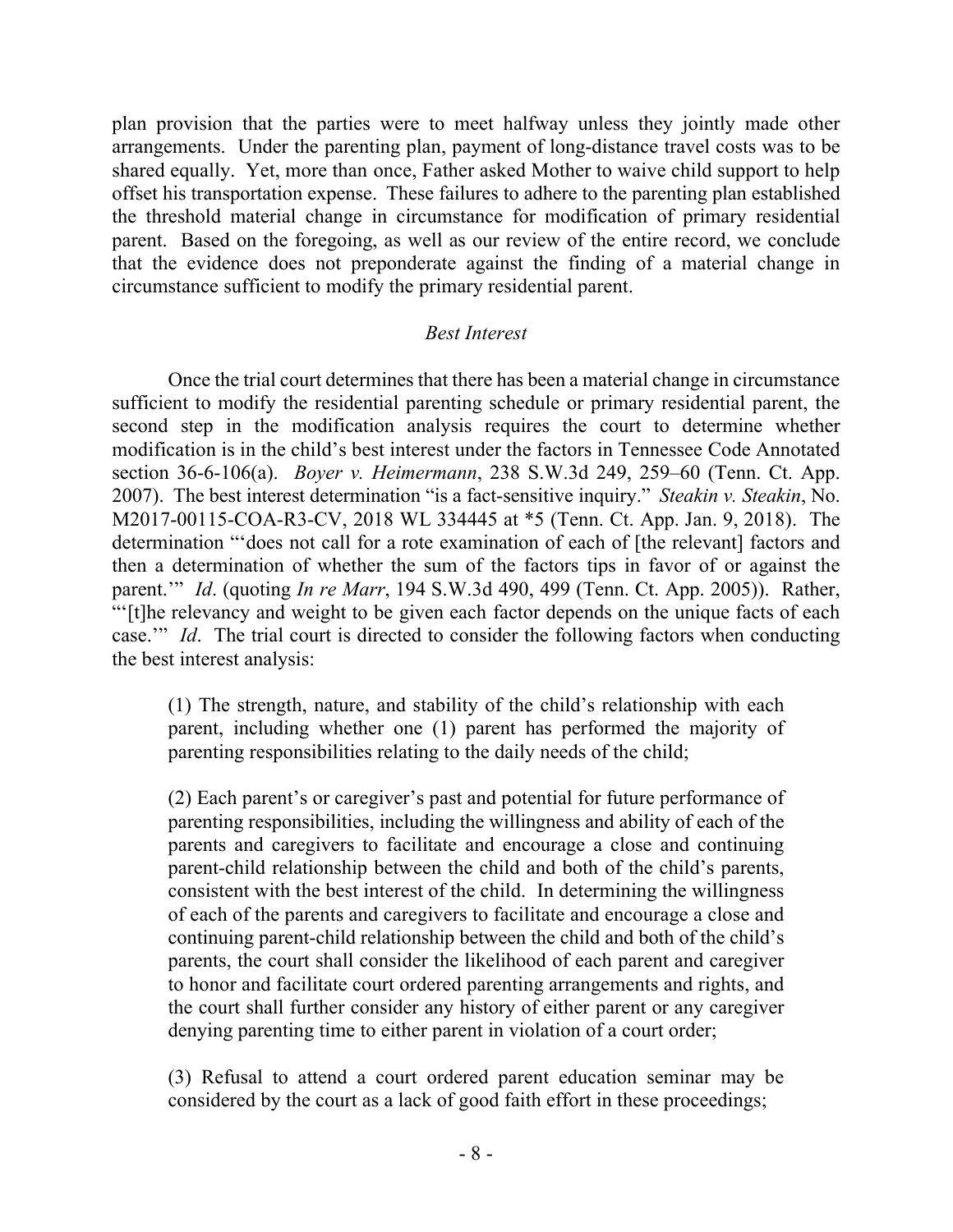(4) The disposition of each parent to provide the child with food, clothing, medical care, education and other necessary care;

(5) The degree to which a parent has been the primary caregiver, defined as the parent who has taken the greater responsibility for performing parental responsibilities;

(6) The love, affection, and emotional ties existing between each parent and the child;

(7) The emotional needs and developmental level of the child;

(8) The moral, physical, mental and emotional fitness of each parent as it relates to their ability to parent the child. The court may order an examination of a party under Rule 35 of the Tennessee Rules of Civil Procedure and, if necessary for the conduct of the proceedings, order the disclosure of confidential mental health information of a party under § 33-3-  $105(3)$ . . . .;

(9) The child's interaction and interrelationships with siblings, other relatives and step-relatives, and mentors, as well as the child's involvement with the child's physical surroundings, school, or other significant activities;

(10) The importance of continuity in the child's life and the length of time the child has lived in a stable, satisfactory environment;

(11) Evidence of physical or emotional abuse to the child, to the other parent or to any other person. The court shall, where appropriate, refer any issues of abuse to juvenile court for further proceedings;

(12) The character and behavior of any other person who resides in or frequents the home of a parent and such person's interactions with the child;

(13) The reasonable preference of the child if twelve (12) years of age or older. The court may hear the preference of a younger child upon request. The preference of older children should normally be given greater weight than those of younger children;

(14) Each parent's employment schedule, and the court may make accommodations consistent with those schedules; and

(15) Any other factors deemed relevant by the court.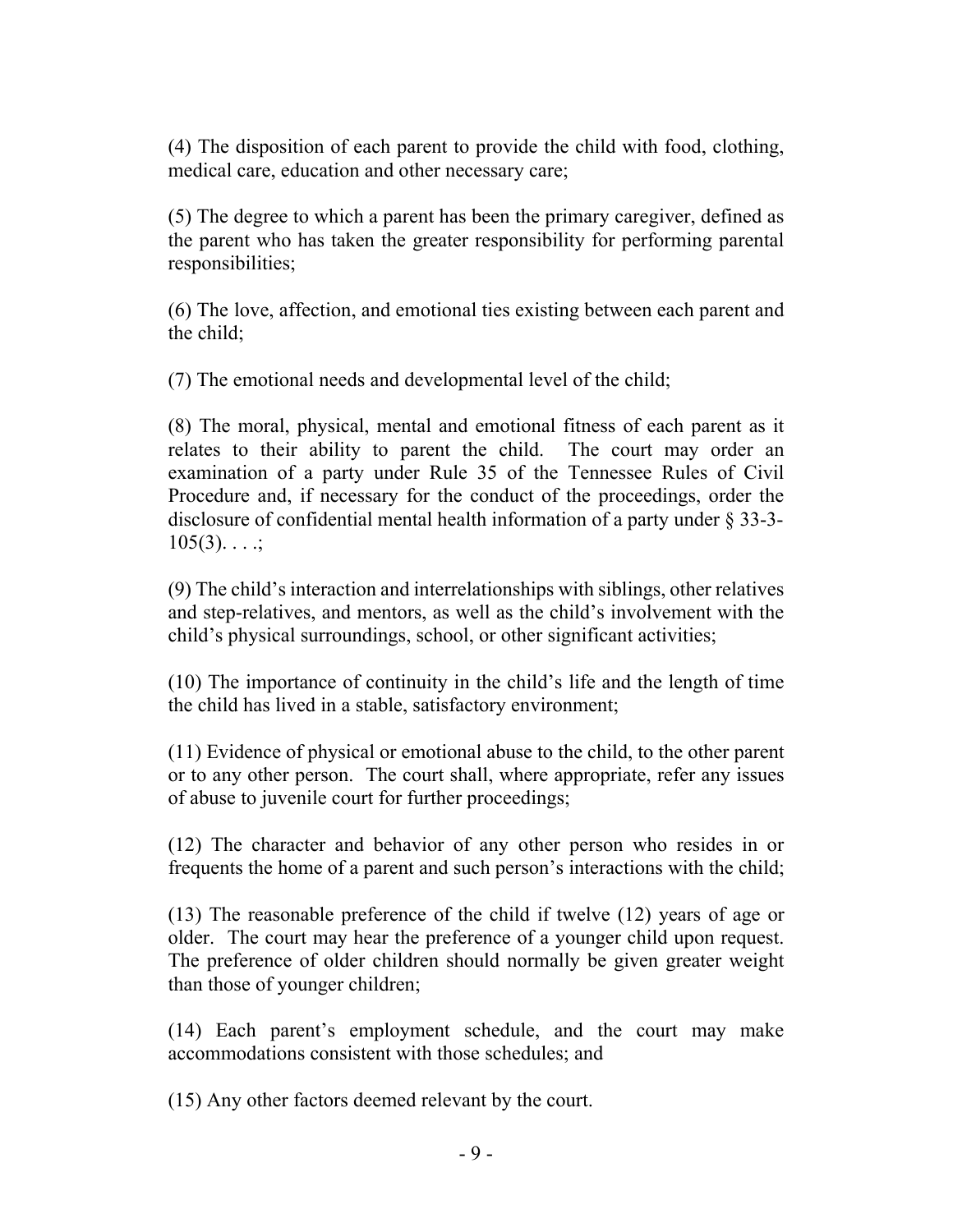Tenn. Code Ann. § 36-6-106(a).

The trial court found factor one to be equal because both parents "have essentially exercised equal parenting time since their divorce." The court placed considerable weight on factor two, finding that "Mother is more likely to foster a good relationship with Father than the Father is with the Mother." The trial court acknowledged Father's difficulties in communicating with the child due to distractions and disruptions while she is in Mother's home, but found that "this can be easily remedied." Father's "disparaging and distressing comments to Mother," including referring to her as "ya leech," and to himself as "just a pay day" were viewed unfavorably by the trial court. So, too, were Father's objections to paying child support and his admonition that paying child support would "be the biggest strain on" the co-parenting relationship, despite earning nearly ten times as much income as Mother. Finally, as to factor two, the trial court considered Father's emailed complaint that Mother's visiting the child 19 out of 127 days was "excessive" during his year of custody. The court found this to be "evidence that Father would be less likely to support a positive relationship with the child's Mother should the Father be designated as the Primary Residential Parent."

As to the fourth factor, the trial court found:

[W]hile both parties are certainly capable of providing the child with food, clothing, medical care, education, and other necessary care, the Mother has a greater disposition to provide these necessities than does Father. The Court again refers to Father's resentment toward paying child support [and] his statement that he was financially devastated by paying only \$200.00 a month in child support when [h]is income is over \$100,000.00 per year. This factor favors Mother.

As to factor nine, the trial court considered the undisputed proof of the child's engagement in extracurricular activities in Tennessee and Delaware. The court found that this factor favored Father because although "the child has bonded with her baby sister over the last year and has a strong relationship with her step-sister . . . most of the child's extended family relationships are in Delaware." As to the tenth factor, in consideration of the child's "issues with changing schools," the trial court reasoned that the child was "now settled" and enjoying a "stable environment in Tennessee," and that it "concern[ed] the Court to require the child to change schools for what would be the third time in three years." The court found that the fourteenth factor favored Mother because "Mother works for the school system and is therefore off work when the child is not in school," whereas "Father's work schedule is longer and does not follow the Delaware school schedule."

Other relevant factors that impacted the child's best interest weighed in Mother's favor. Importantly, the trial court noted that Father did not seek to be designated primary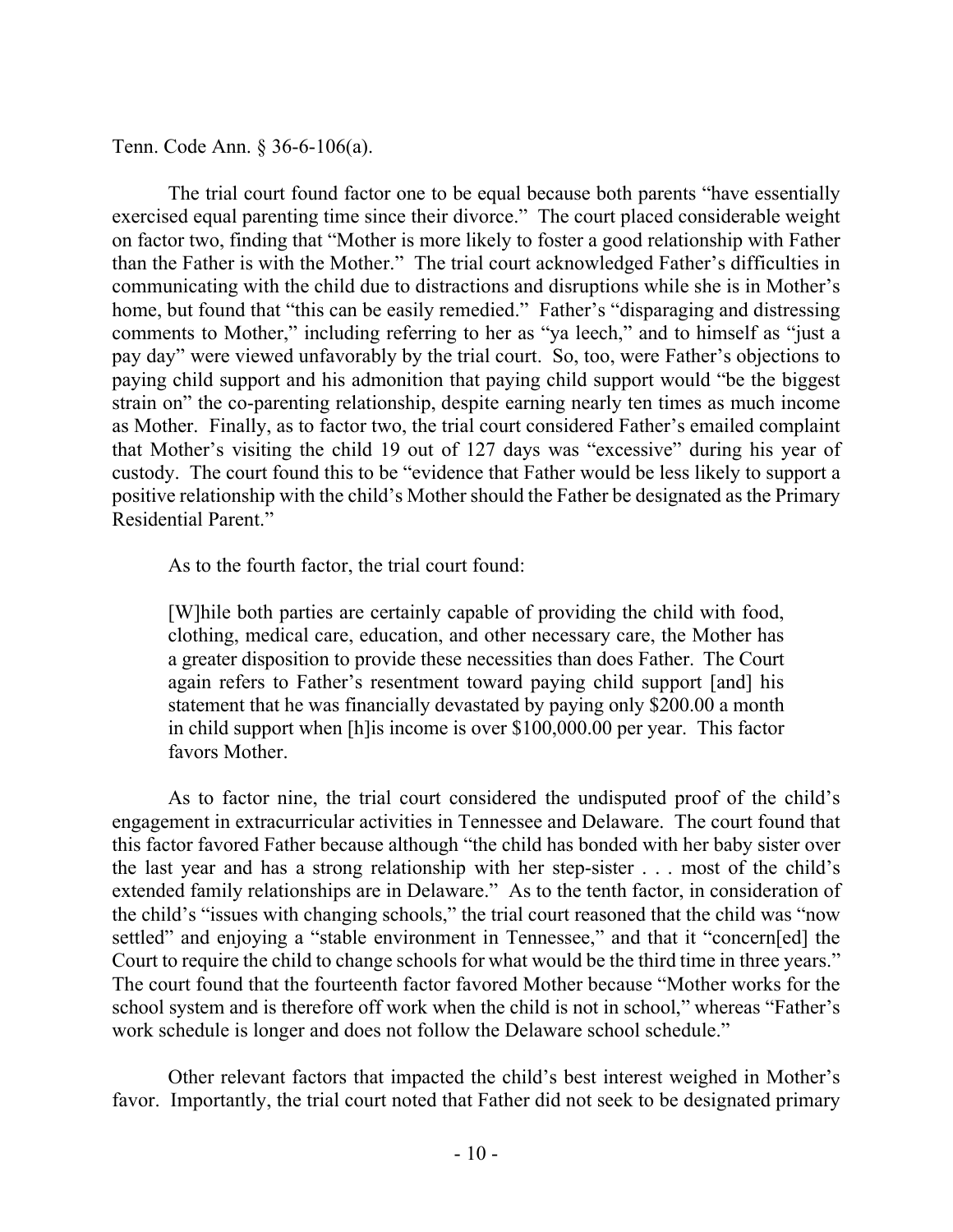residential parent in his answer to the petition to modify the parenting plan. The court found that Mother was afforded no notice of any allegations against her or of Father's request to be designated primary residential parent until five days before trial. The trial court also considered certain exhibits showing that "Father has engaged in a pattern of failing to work with the Mother in transportation."

Upon consideration of all of the above factors, the trial court determined that Mother's designation as primary residential parent and the modification of the residential parenting schedule, as proposed by Mother, would be in the child's best interest. Father does not challenge the trial court's best interest findings, and we conclude that the evidence does not preponderate against them. Accordingly, we affirm the trial court's finding that modification of the residential parenting schedule and of primary residential parent was in the best interest of the child.

2.

Father "believes that a locality adjustment can and should be made for parents, like himself, who live outside the state of Tennessee." Father contends that, as applicable to the calculation of child support generally, "Tennessee should adopt a deviation allowing for a locality adjustment based on where the parties reside at the time of modification." After a thorough review of the record, we find that Father failed to properly raise this issue in the trial court. Father testified briefly about the "prerequisite context" behind his general "frustration" toward Mother regarding child support payments:

A. I had two mortgages.[<sup>6</sup> ] My ex-wife stuck me with a house in Clarksville that I had to take care [of], so I had a mortgage there. I was trying to become established in Delaware and purchase a new house. On top of that, the cost of living in Delaware is almost triple than it is in Tennessee. So when [Mother's counsel] expresses that I make all this money, I really don't.

Q. There's a difference between gross and netting?

A. Absolutely. And I learned that quickly when you're in a higher tax bracket.

Q. You understand the rules, though, don't take into account cost of living?

A. And I've never been late for a child support payment.

Father stated "it's not a matter of me paying the child support," and affirmed that he

 $\overline{a}$ <sup>6</sup> Father admitted that he paid two mortgages for two months following the divorce.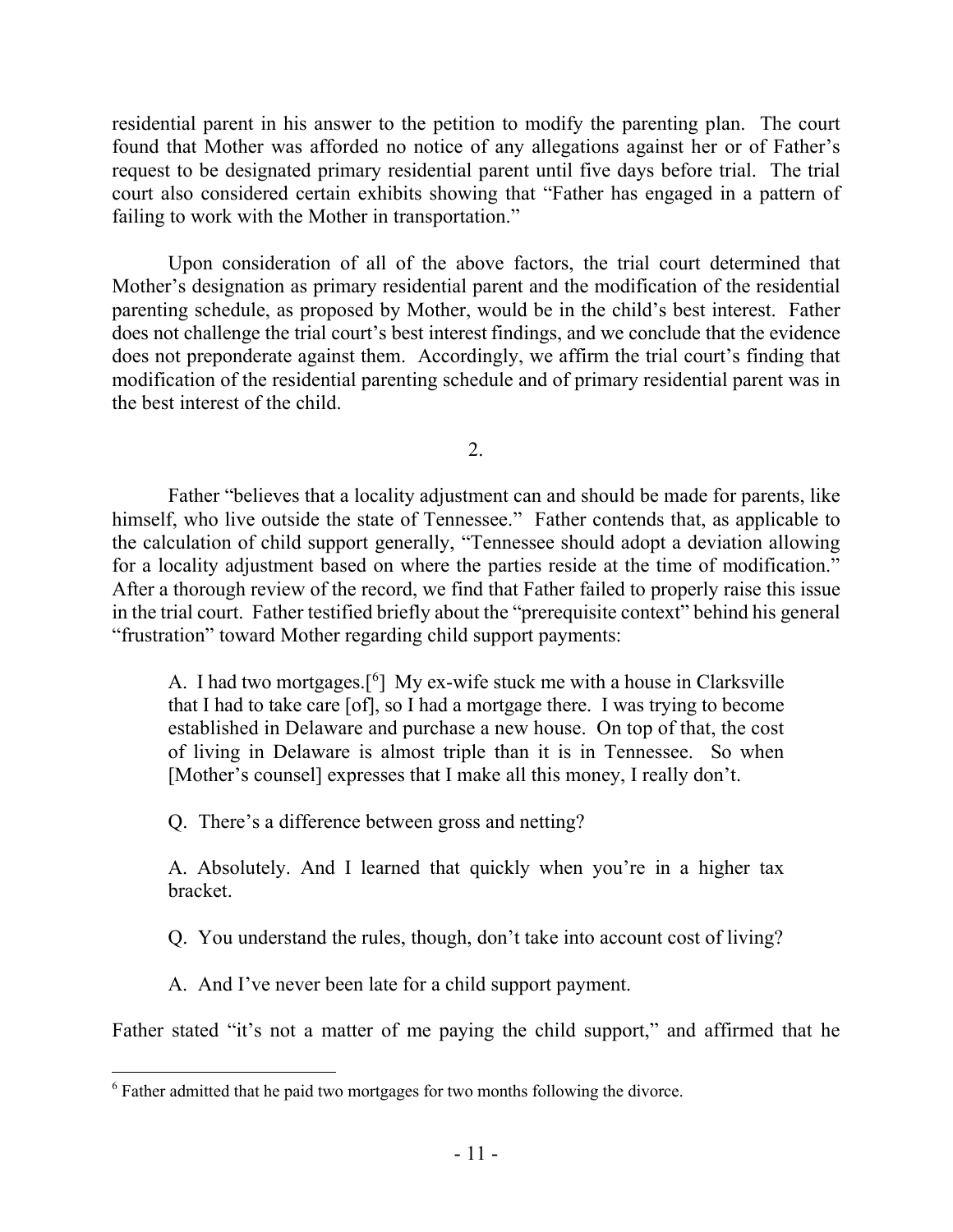understood the obligation to pay the amount of child support ordered by the court, despite his opinion that Mother did not deserve such payments.

The record is clear that the issue Father now raises on appeal was not raised through a pleading or argued at trial. "The law in Tennessee is well settled that issues not raised in the trial court may not be raised on appeal." *Blankenship v. Anesthesiology Consultants Exch., P.C*., 446 S.W.3d 757, 760 (Tenn. Ct. App. 2014); *see also Jackson v. Burrell*, 602 S.W.3d 340, 344 (Tenn. 2020). Therefore, this issue has been waived.

### 3.

Father argues "a parent should not be responsible for a child the other parent conceives after the dissolution of the marriage" and that considering "the post-marital child(ren) into child support modifications" is inequitable. The current agreed child support order entered August 29, 2019 and the incorporated child support worksheet show that Mother does not receive a credit for an in-home child. The child's younger sister born to Mother and her husband is not considered in Father's child support calculation. Therefore, we hold that this issue is moot.

4.

Mother requests her costs and reasonable attorney fees on appeal pursuant to Tennessee Code Annotated section 27-1-122, which provides as follows:

When it appears to any reviewing court that the appeal from any court of record was frivolous or taken solely for delay, the court may, either upon motion of a party or of its own motion, award just damages against the appellant, which may include but need not be limited to, costs, interest on the judgment, and expenses incurred by the appellee as a result of the appeal.

The decision whether to award damages for a frivolous appeal rests solely in our discretion. *Chiozza v. Chiozza*, 315 S.W.3d 482, 493 (Tenn. Ct. App. 2009). Appellate courts exercise their discretion to award fees under this statute '"sparingly so as not to discourage legitimate appeals."' *Eberbach v. Eberbach*, 535 S.W.3d 467, 475 (Tenn. 2017) (quoting *Whalum v. Marshall*, 224 S.W.3d 169, 181 (Tenn. Ct. App. 2006)). '"Successful litigants should not have to bear the expense and vexation of groundless appeals."' *Whalum*, 224 S.W.3d at 181 (quoting *Davis v. Gulf Ins. Grp*., 546 S.W.2d 583, 586 (Tenn. 1977)). "A frivolous appeal is one that is 'devoid of merit,' or one in which there is little prospect that it can ever succeed." *Indus. Dev. Bd. v. Hancock*, 901 S.W.2d 382, 385 (Tenn. Ct. App. 1995). Exercising our discretion, we deny the request for attorney fees and costs pursuant to the statute.